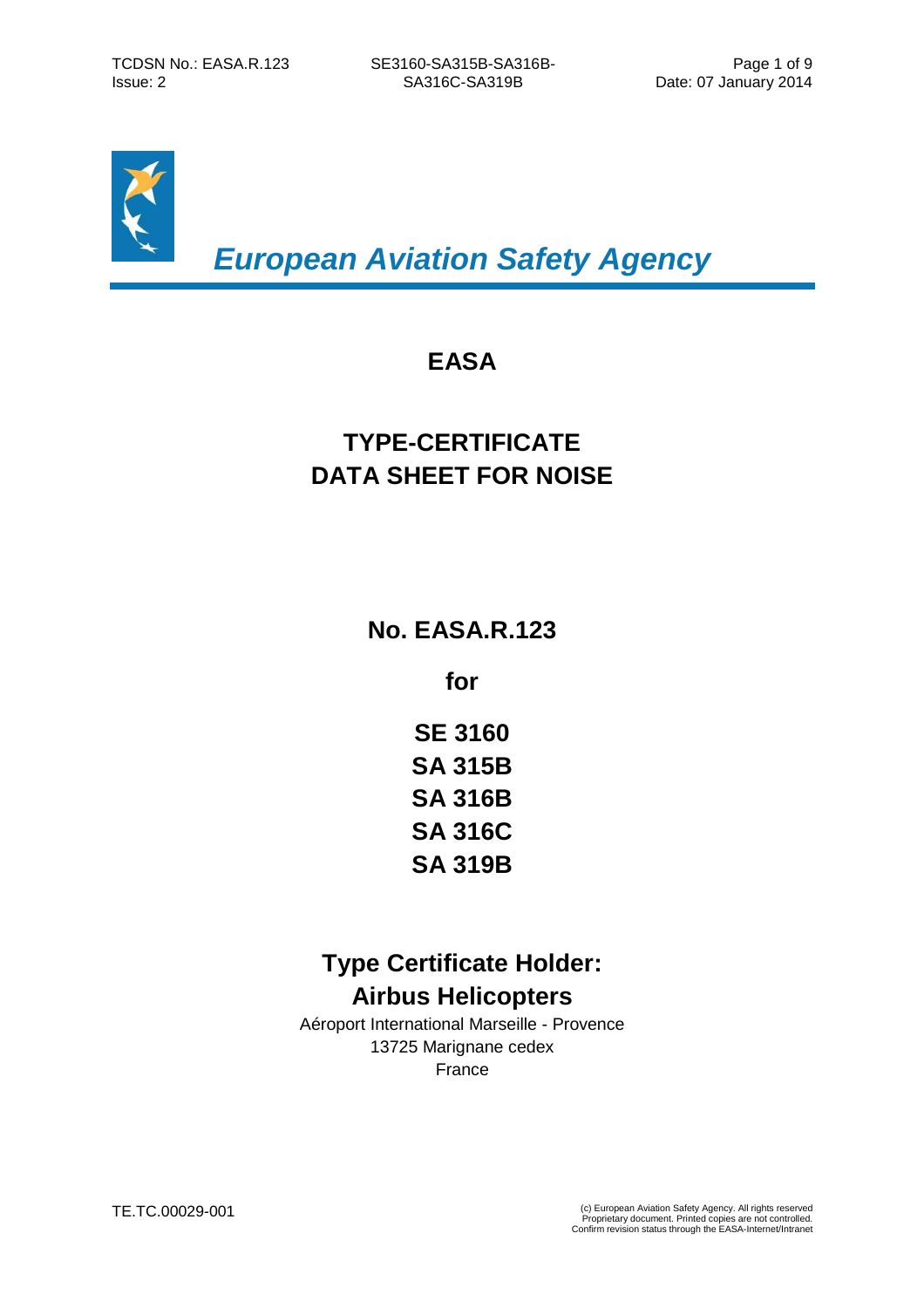### INTENTIONALLY LEFT BLANK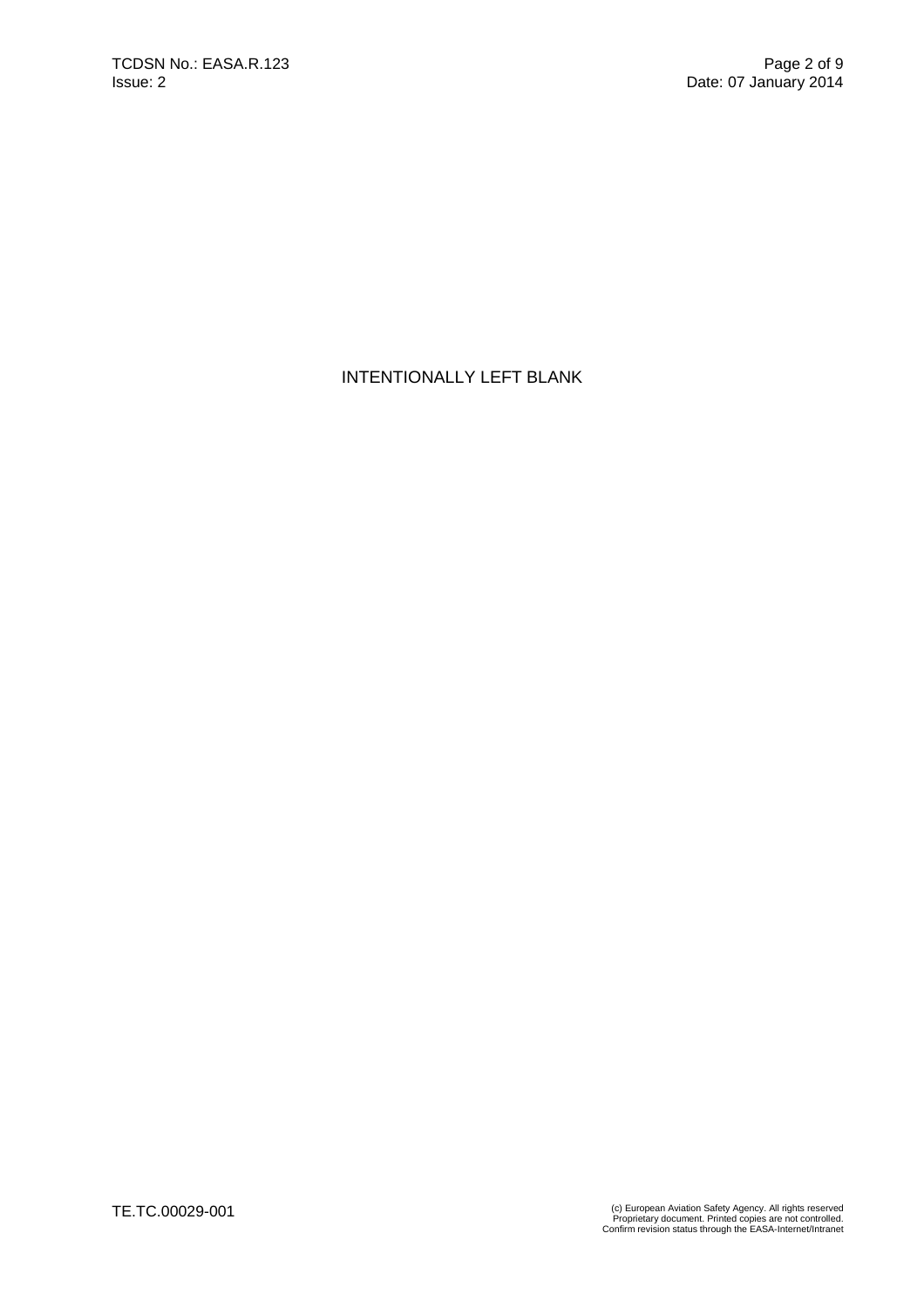| <b>Type Certificate Holder</b> | <b>Airbus Helicopters</b>                                                       |                     | <b>Aircraft Type Designation</b> | <b>SA 315B</b>           |   |
|--------------------------------|---------------------------------------------------------------------------------|---------------------|----------------------------------|--------------------------|---|
| <b>Engine Manufacturer</b>     | Turbomeca                                                                       |                     | Engine Type Designation          | <b>ARTOUSTE III B(1)</b> |   |
| the certificated noise levels  | Additional modifications essential to meet the requirements or needed to attain |                     | None                             |                          |   |
| Noise Certification Basis      | <b>ICAO Annex 16, Volume I</b>                                                  | Edition / Amendment |                                  | Chapter                  | 8 |

| <b>EASA</b> |                  | Maximum Mass    | Take-Off EPNL |                | Overflight EPNL |                | Approach EPNL |       | See         |
|-------------|------------------|-----------------|---------------|----------------|-----------------|----------------|---------------|-------|-------------|
| Record No.  | Take-off<br>(kg) | Landing<br>(kg) | Level         | ∟imit          | Level           | Limit          | ∟evel         | Limit | <b>Note</b> |
| D324        | ,950             | 950, ا          |               | $\blacksquare$ |                 | $\blacksquare$ |               |       |             |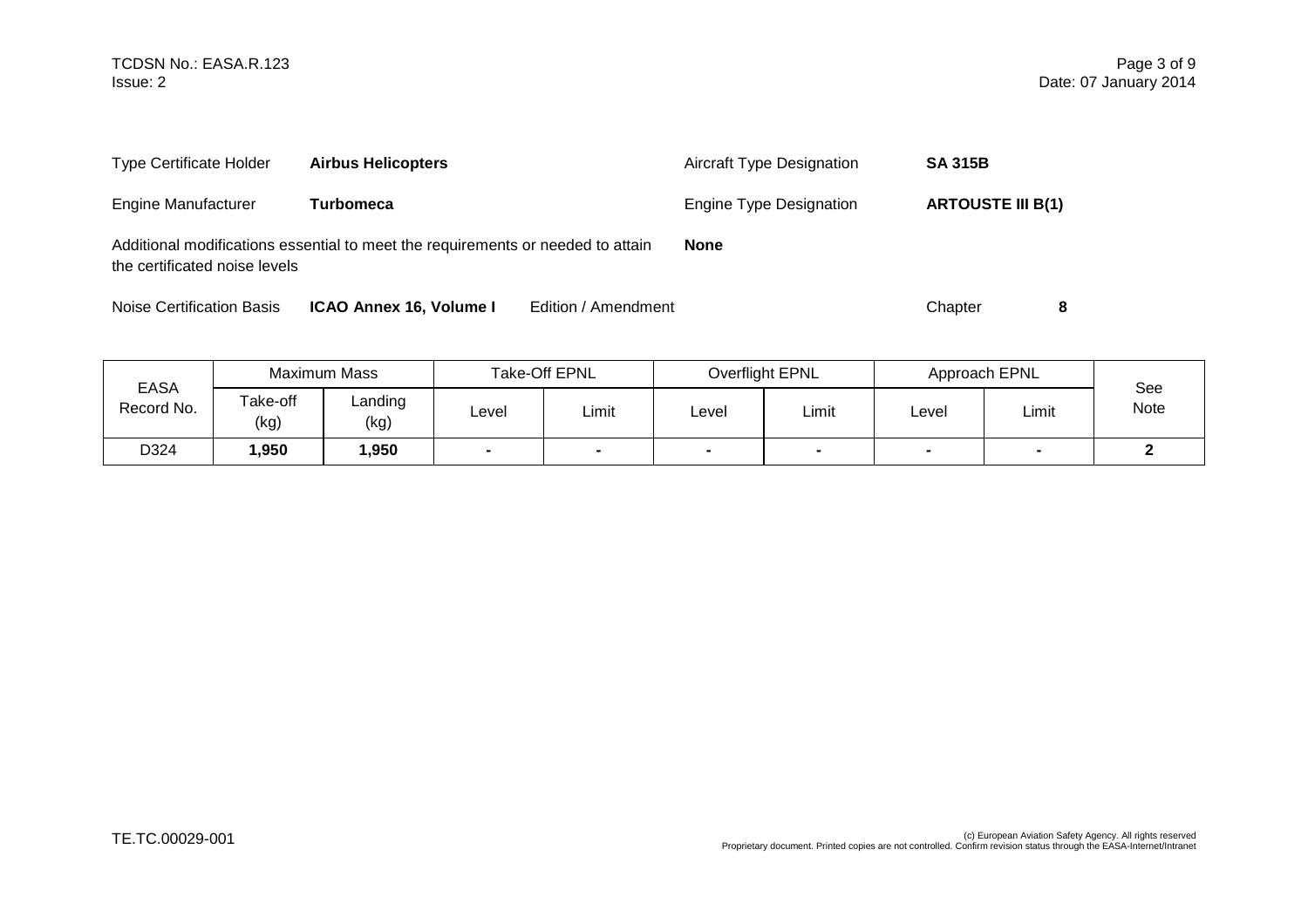| TCDSN No.: EASA.R.123 | Page 4 of 9           |
|-----------------------|-----------------------|
| Issue: 2              | Date: 07 January 2014 |

| <b>Type Certificate Holder</b> | <b>Airbus Helicopters</b>                                                       |                     | <b>Aircraft Type Designation</b> | <b>SA 316B</b>           |   |
|--------------------------------|---------------------------------------------------------------------------------|---------------------|----------------------------------|--------------------------|---|
| <b>Engine Manufacturer</b>     | Turbomeca                                                                       |                     | <b>Engine Type Designation</b>   | <b>ARTOUSTE III B(1)</b> |   |
| the certificated noise levels  | Additional modifications essential to meet the requirements or needed to attain |                     | <b>None</b>                      |                          |   |
| Noise Certification Basis      | ICAO Annex 16, Volume I                                                         | Edition / Amendment |                                  | Chapter                  | 8 |

| <b>EASA</b> |                  | Maximum Mass    | Take-Off EPNL |       | Overflight EPNL |                | Approach EPNL |       | See  |
|-------------|------------------|-----------------|---------------|-------|-----------------|----------------|---------------|-------|------|
| Record No.  | Take-off<br>(kg) | Landing<br>(kg) | Level         | ∟imit | ∟evel           | Limit          | _evel         | ∟imit | Note |
| D321        | 2,200            | 2,200           |               |       |                 | $\blacksquare$ |               |       |      |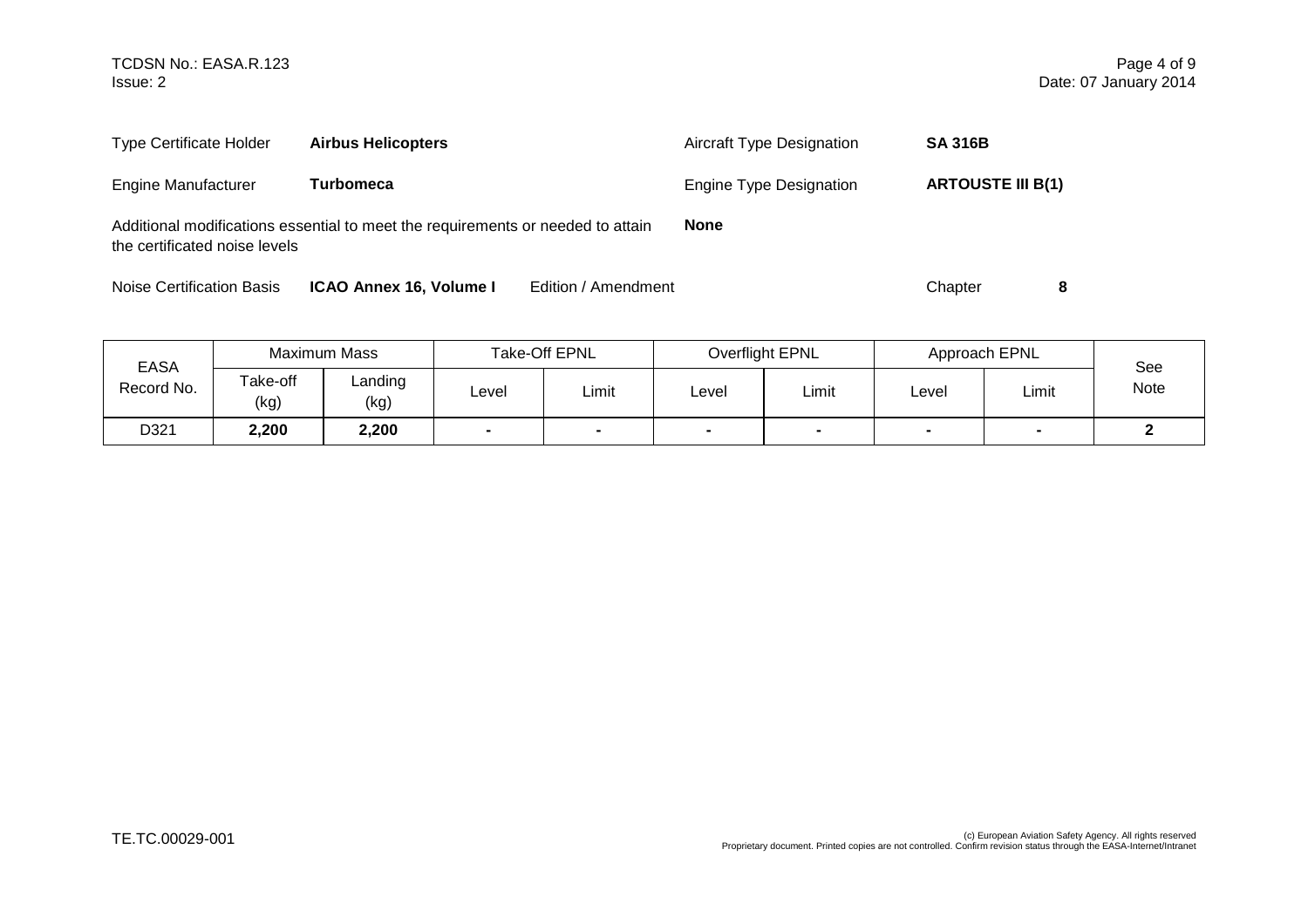| TCDSN No.: EASA.R.123 | Page 5 of 9           |
|-----------------------|-----------------------|
| Issue: 2              | Date: 07 January 2014 |

| <b>Type Certificate Holder</b>   | <b>Airbus Helicopters</b>                                                       |                     | Aircraft Type Designation      | <b>SA 316C</b>        |   |
|----------------------------------|---------------------------------------------------------------------------------|---------------------|--------------------------------|-----------------------|---|
| <b>Engine Manufacturer</b>       | Turbomeca                                                                       |                     | <b>Engine Type Designation</b> | <b>ARTOUSTE III D</b> |   |
| the certificated noise levels    | Additional modifications essential to meet the requirements or needed to attain |                     | <b>None</b>                    |                       |   |
| <b>Noise Certification Basis</b> | <b>ICAO Annex 16, Volume I</b>                                                  | Edition / Amendment |                                | Chapter               | 8 |

| <b>EASA</b> |                  | Maximum Mass    | Take-Off EPNL |       | Overflight EPNL |       | Approach EPNL |       | See  |
|-------------|------------------|-----------------|---------------|-------|-----------------|-------|---------------|-------|------|
| Record No.  | Take-off<br>(kg) | Landing<br>(kg) | Level         | _imit | ∟evel           | Limit | _evel         | ∟imit | Note |
| D322        | 2,250            | 2,250           |               |       |                 |       |               |       |      |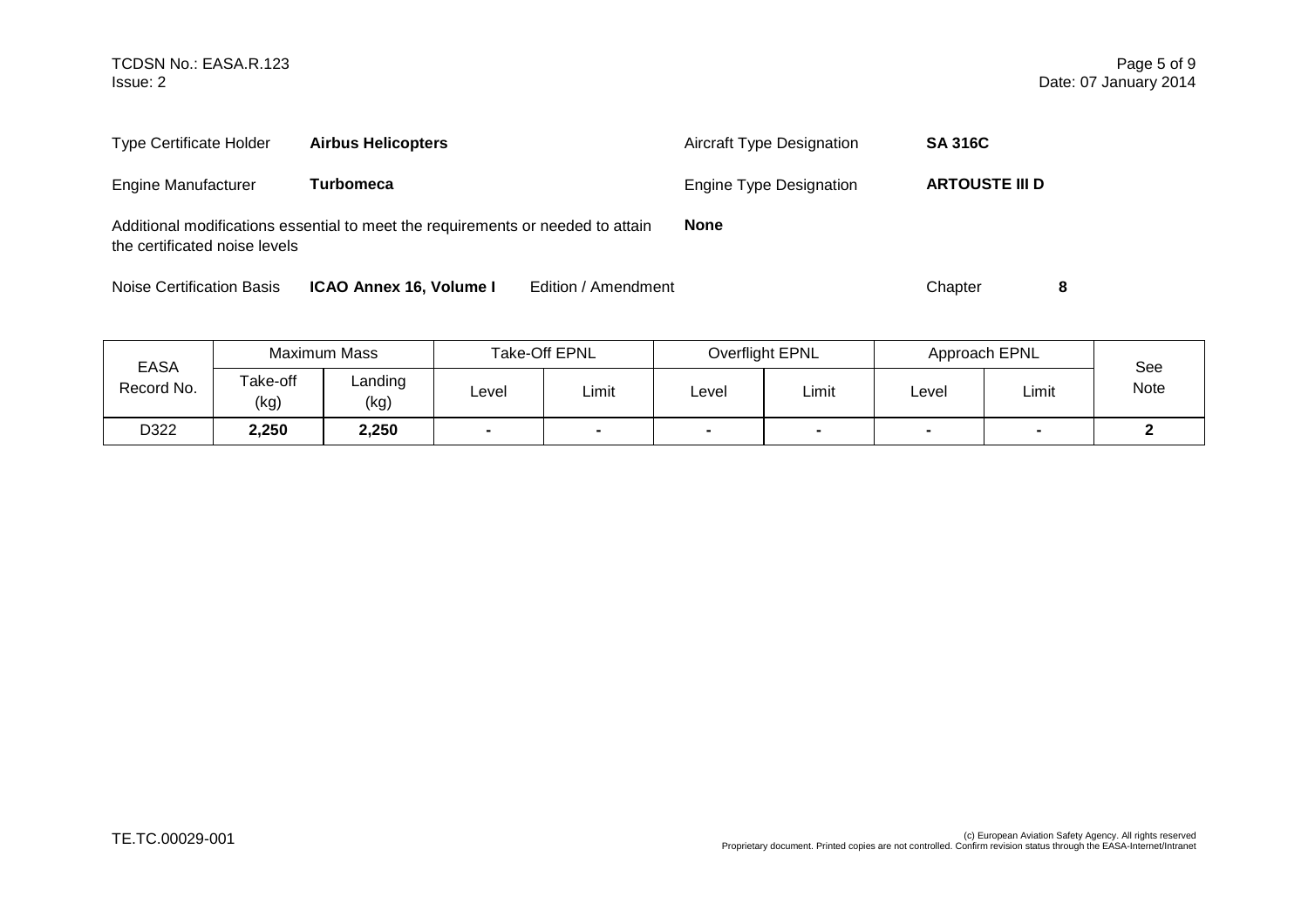| TCDSN No.: EASA.R.123 | Page 6 of 9           |
|-----------------------|-----------------------|
| Issue: 2              | Date: 07 January 2014 |

| <b>Type Certificate Holder</b> | <b>Airbus Helicopters</b>                                                       |                     | Aircraft Type Designation      | <b>SA 319B</b>       |   |
|--------------------------------|---------------------------------------------------------------------------------|---------------------|--------------------------------|----------------------|---|
| <b>Engine Manufacturer</b>     | Turbomeca                                                                       |                     | <b>Engine Type Designation</b> | <b>ASTAZOU XIV B</b> |   |
| the certificated noise levels  | Additional modifications essential to meet the requirements or needed to attain |                     | <b>None</b>                    |                      |   |
| Noise Certification Basis      | ICAO Annex 16, Volume I                                                         | Edition / Amendment |                                | Chapter              | 8 |

| <b>EASA</b> |                  | Maximum Mass    | Take-Off EPNL |       | Overflight EPNL |                | Approach EPNL |       | See  |
|-------------|------------------|-----------------|---------------|-------|-----------------|----------------|---------------|-------|------|
| Record No.  | Take-off<br>(kg) | Landing<br>(kg) | Level         | Limit | Level           | Limit          | ∟evel         | Limit | Note |
| D323        | 2,250            | 2,250           |               |       |                 | $\blacksquare$ |               |       |      |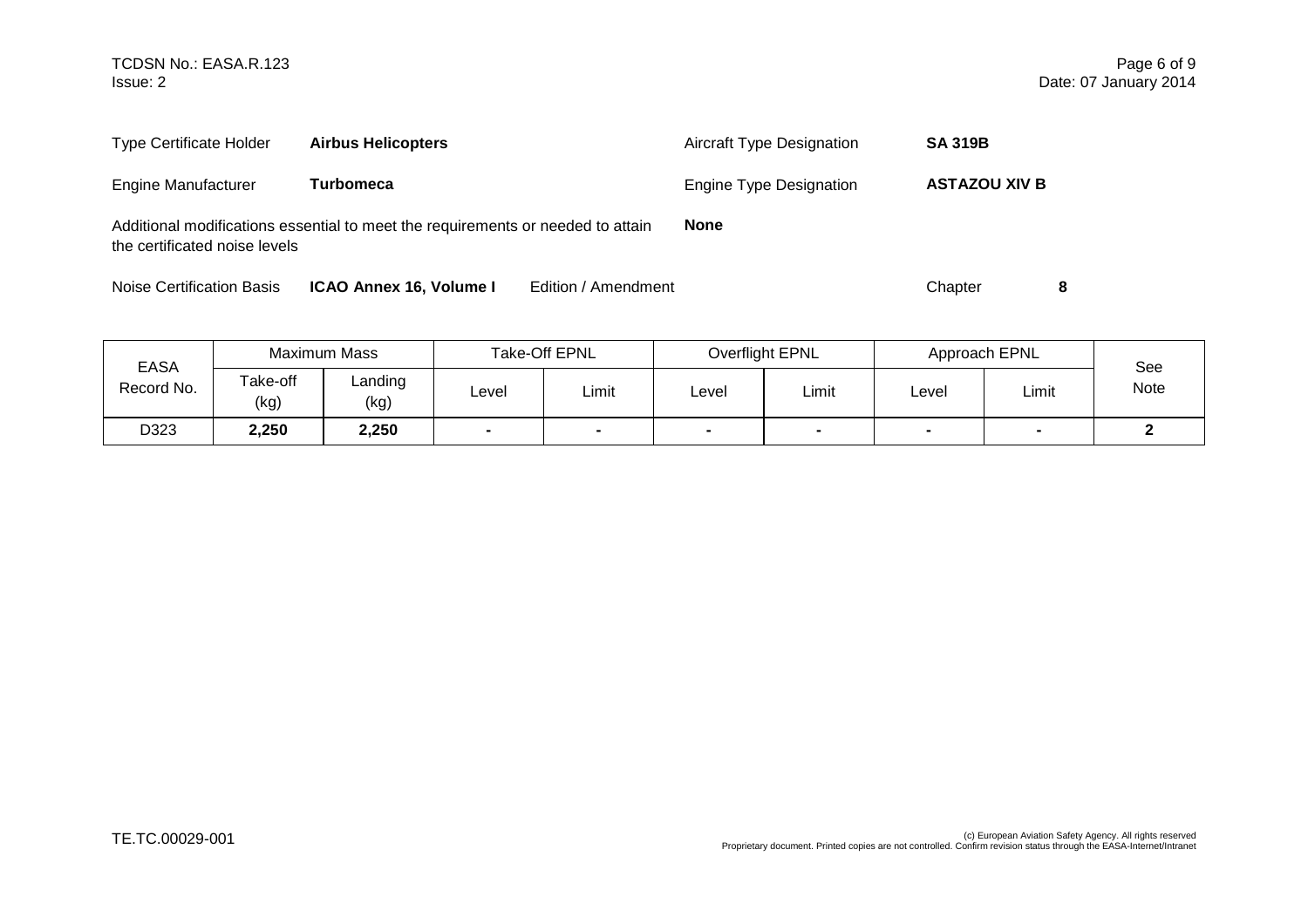| TCDSN No.: EASA.R.123 | Page 7 of 9           |
|-----------------------|-----------------------|
| Issue: 2              | Date: 07 January 2014 |

| <b>Type Certificate Holder</b> | <b>Airbus Helicopters</b>                                                       |                     | <b>Aircraft Type Designation</b> | <b>SE 3160</b>           |   |
|--------------------------------|---------------------------------------------------------------------------------|---------------------|----------------------------------|--------------------------|---|
| <b>Engine Manufacturer</b>     | Turbomeca                                                                       |                     | Engine Type Designation          | <b>ARTOUSTE III B(1)</b> |   |
| the certificated noise levels  | Additional modifications essential to meet the requirements or needed to attain | <b>None</b>         |                                  |                          |   |
| Noise Certification Basis      | ICAO Annex 16, Volume I                                                         | Edition / Amendment |                                  | Chapter                  | 8 |

|                           | Maximum Mass     |                 | Take-Off EPNL |       | Overflight EPNL |                | Approach EPNL |                |                    |
|---------------------------|------------------|-----------------|---------------|-------|-----------------|----------------|---------------|----------------|--------------------|
| <b>EASA</b><br>Record No. | Take-off<br>(kg) | Landing<br>(kg) | Level         | ∟imit | Level           | Limit          | ∟evel         | Limit          | See<br><b>Note</b> |
| D320                      | 2,100            | 2,100           |               |       |                 | $\blacksquare$ |               | $\blacksquare$ |                    |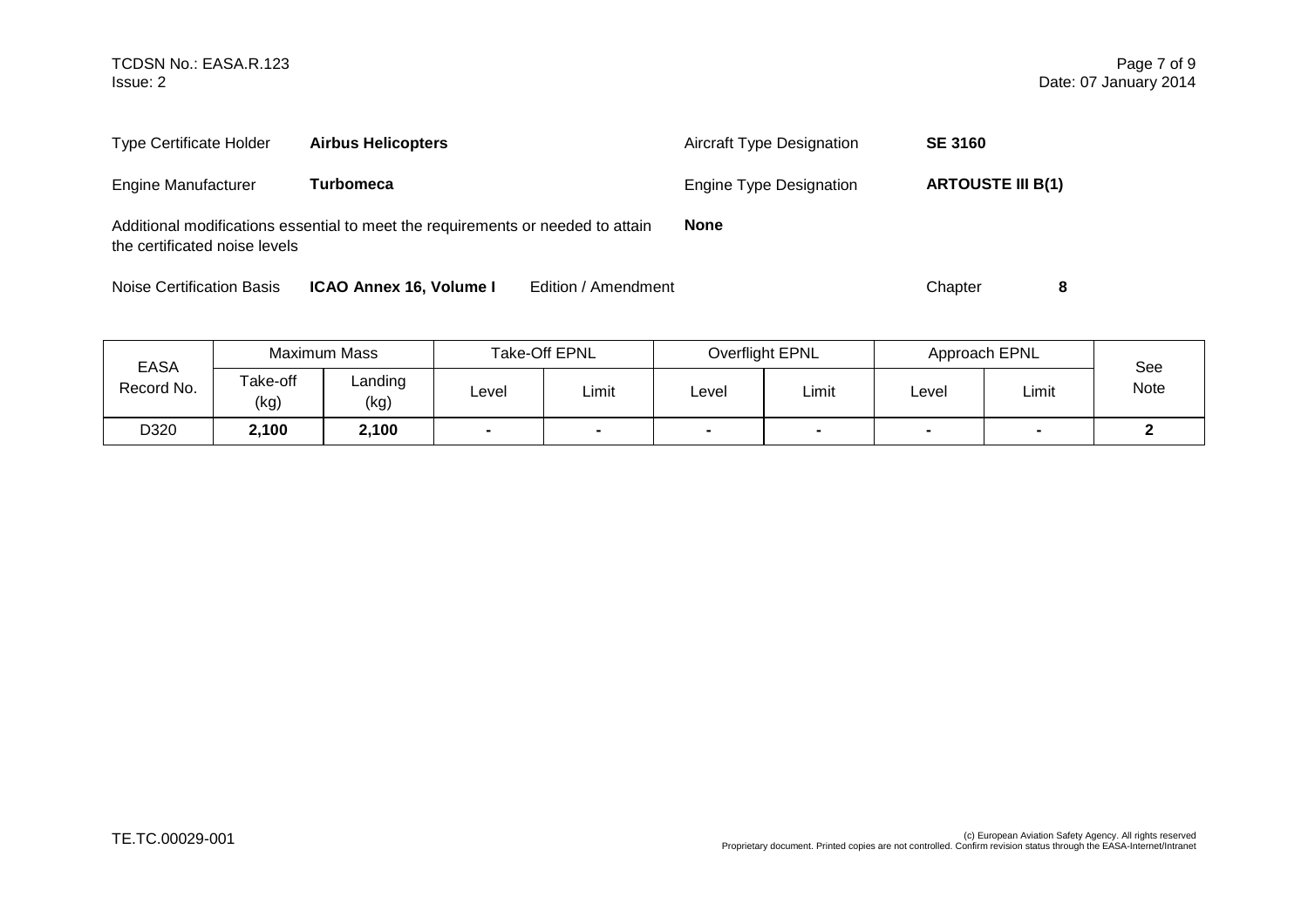#### **TCDSN EASA.R.123 Notes**

- 1. Items so marked shall be included on EASA Form 45.
- 2. This aircraft type conforms with the provisions of Article 6.1 of Regulation 216/2008 without the need to comply with the Standards of ICAO Annex 16, Volume I, by virtue of the date of type certification.